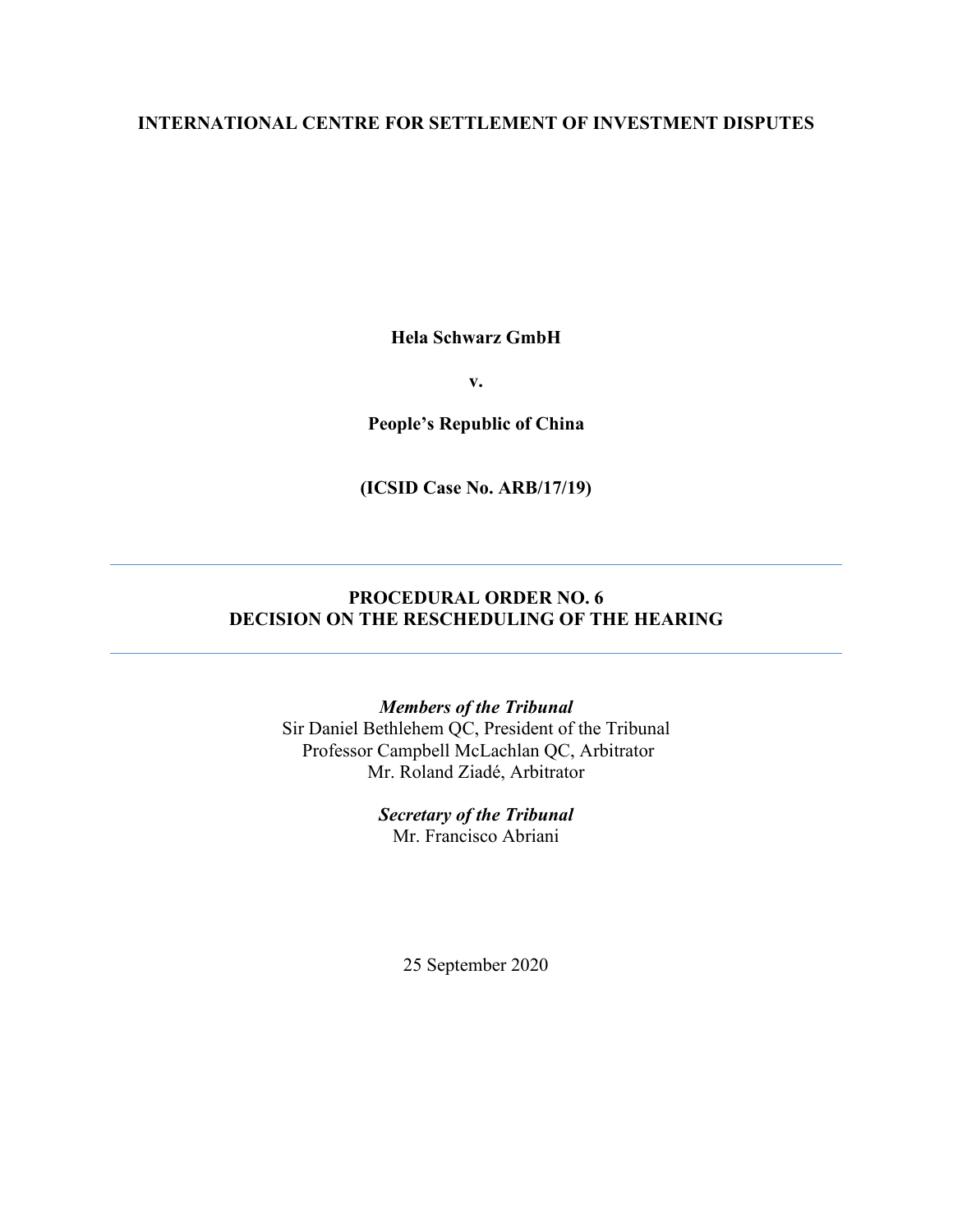## **Background**

- 1. By Annex A to Procedural Order No. 1, dated 9 March 2018, the Tribunal, after consultation with the Parties, laid down the Procedural Timetable applicable to this arbitration. By paragraph 23.2 of the Procedural Order, the location of the hearing and the precise dates of the hearing, within a window of 22 June to 1 July 2020, were left for future determination.
- 2. The Procedural Timetable was revised by Procedural Order No. 5, dated 29 July 2019. By the revised schedule, the hearing window of 22 June to 1 July 2020 was maintained for a hearing of 5 to 8 days, the precise dates of the hearing within that window being left for future determination.
- 3. In anticipation of the hearing, the Tribunal wrote to the Parties on 7 February 2020. In that correspondence, noting that "coronavirus restrictions are currently impeding travel in many parts of the world, notably to and from the People's Republic of China", the Tribunal invited the Parties to consult and to revert to the Tribunal "in the event that any serious impediment looks like presenting itself as regards the conduct of the hearing".
- 4. In correspondence dated 5 March 2020, addressing, *inter alia*, the procedural schedule for the hearing and the hearing location, the Tribunal "encourage[d] the Parties to raise any issue or concern relating to the Coronavirus at the earliest possible point."
- 5. By correspondence dated 18 March 2020, the Tribunal wrote to the Parties indicating, *inter alia*, that, "[h]aving regard to current projections on the likely course of COVID-19 infections over the coming months, the Tribunal considers that it will be neither possible nor desirable to proceed with an in-person hearing on 22-30 June 2020, wherever such a hearing might take place." The Tribunal accordingly invited the Parties to consult and revert to the Tribunal on the possibility of the hearing taking place by video conferencing on the dates then reserved for the hearing.
- 6. By correspondence dated 24 April 2020, in response to an enquiry from the Tribunal about the appropriate length of the hearing, the Claimant wrote to the Tribunal indicating that the Parties had been unable to agree on the length of the hearing. In the Claimant's submission "[t]he hearing should … not last longer than five days, but the Claimant would be willing to undertake to work also on the Saturday of the hearing week, in case a sixth day was necessary." The Claimant noted, additionally, that the Parties had agreed on the desirability of an in-person hearing and that the June 2020 hearing dates should be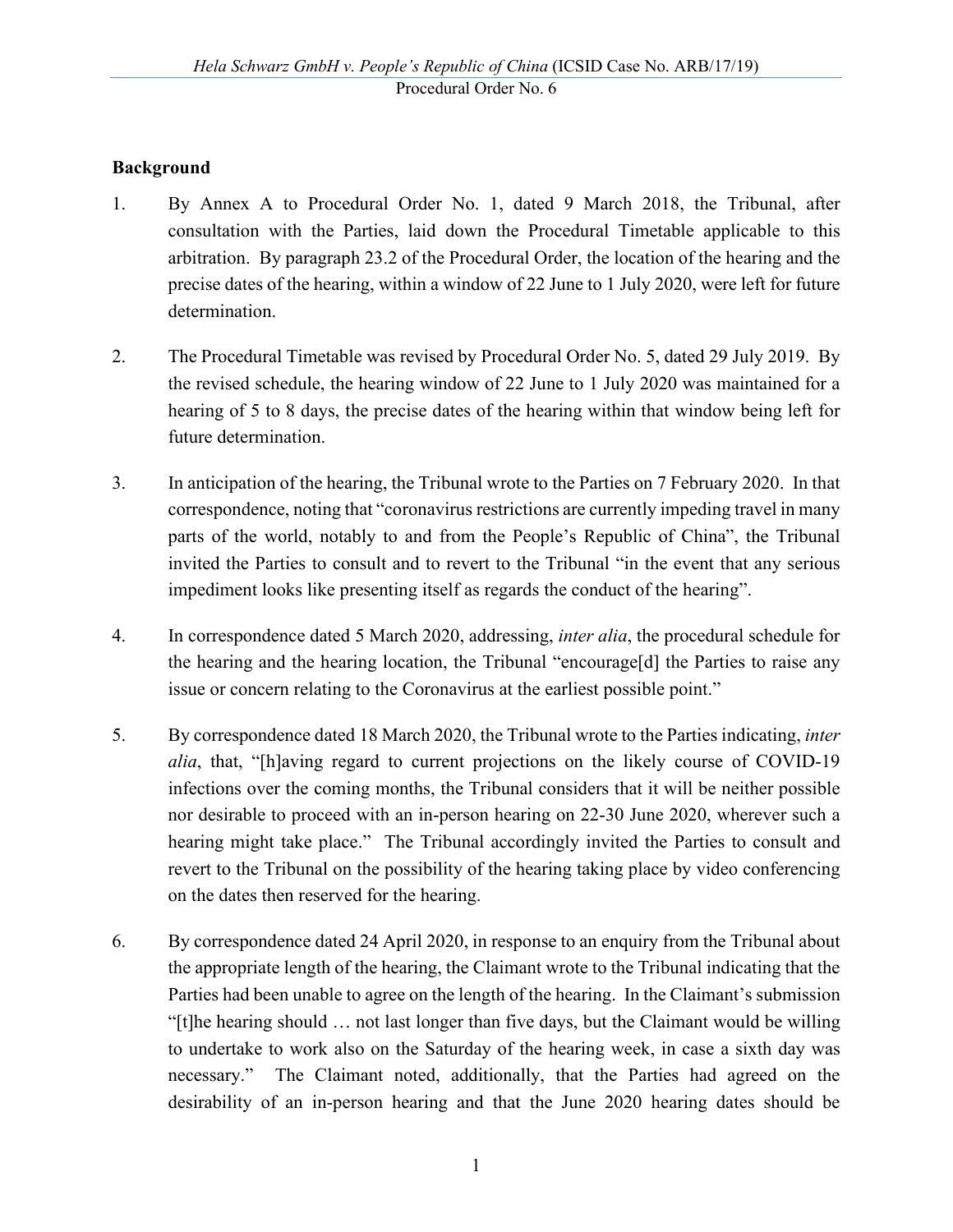"postponed". The Claimant further proposed that an in-person hearing should be scheduled for the period 30 November to 5 December 2020.

- 7. By correspondence dated 25 April 2020, the Respondent noted its agreement on the issue of preference for an in-person hearing but indicated that it considered that a six day hearing, with one day held in reserve, would be necessary. On hearing dates, the Respondent proposed that dates be reserved for an in-person hearing from 30 November to 6 December 2020 (with 6 December in reserve) "or the earliest dates that are available in 2021 for the Tribunal and the Parties."
- 8. By correspondence dated 30 April 2020, acknowledging the Parties' agreement that the June 2020 hearing dates should be rescheduled, the Tribunal vacated the witness notification dates and other pre-hearing scheduled events, pending a rescheduling of the hearing.
- 9. By correspondence dated 19 May 2020, the Tribunal informed the Parties that the Tribunal could not make the hearing dates proposed by the Parties in November – December 2020.
- 10. By correspondence dated 22 June 2020, the Tribunal wrote to the Parties to consult further on the rescheduling of the hearing, drawing attention to COVID-19 travel constraints by members of the Tribunal and various logistical issues associated with the holding of a video hearing having to span an 11-hour time zone range. The Tribunal invited the Parties to consult and revert to the Tribunal on a number of possible hearing alternatives.
- 11. By correspondence dated 10 July 2020 and 14 July 2020, from the Claimant and the Respondent respectively, the Parties indicated their agreement "that an in-person hearing continues to be the preferred option, even if this implies that the hearing can only take place in the summer of 2021." The Parties further indicated that they and their counsel were available in the period 5–16 July 2021, the period proposed by the Tribunal for the holding of the hearing. In communicating the Parties' agreement, the Claimant added its request that "any further delays in the proceeding be prevented by all available means." In its communication to the Tribunal, indicating its preference for an in-person hearing and its agreement to the proposed hearing window, the Respondent requested that "the hearing start on 5 July 2021 (with any unused days held in reserve on the week of 13 [sic] July)."

#### **Decision**

12. Having regard to the agreement of the Parties, the Tribunal determines that the hearing in this matter is to be rescheduled to take place in the period 5–16 July 2021. Insofar as is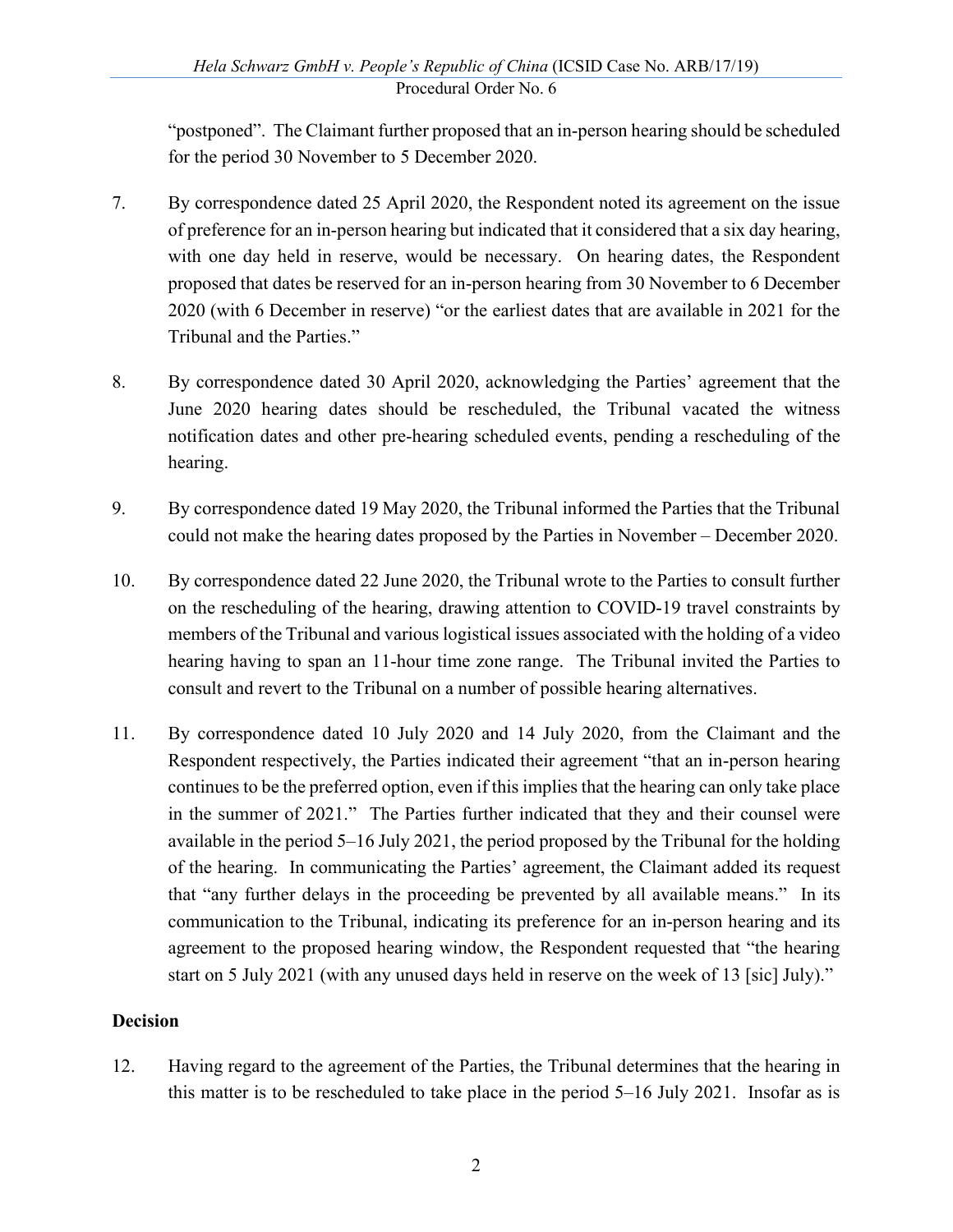possible, having regard to the continuing uncertainties associated with the COVID-19 health pandemic and related travel and quarantine restrictions, the Tribunal further determines that the hearing shall take the form of an in-person hearing, to take place in either Paris (at the ICC) or London (at the IDRC), venue availability having been confirmed in both locations for the dates in question. In the event that, for any COVID-19 or other imperative reason, the hearing cannot take place in an in-person format, whether in whole or in part, the Tribunal determines that the hearing will proceed by way of a video hearing or, as the case may be, a hybrid in-person / video hearing within the designated hearing window.

- 13. Having regard to continuing COVID-19 uncertainties, and the timing, organisational and logistical issues that would be associated with the holding of a video or hybrid hearing, as well as the Parties' disagreement as to the appropriate length of the hearing, the Tribunal defers for later decision the precise dates of the hearing within the designated hearing window. The Tribunal nonetheless affirms its intention that the hearing will commence on Monday, 5 July 2021. Without prejudice to this intention, the Tribunal requests the Parties to hold available for the hearing the whole of the period 5–16 July 2021, in the event that organisational and logistical constraints, particularly as may be associated with a video or hybrid hearing, require an extended use of time.
- 14. The additional pending procedural steps associated with the revised schedule are set out in the revised Procedural Timetable at Annex A hereto.

On behalf of the Tribunal,

 $[signed]$ 

**Sir Daniel Bethlehem QC** President of the Tribunal

Date: 25 September 2020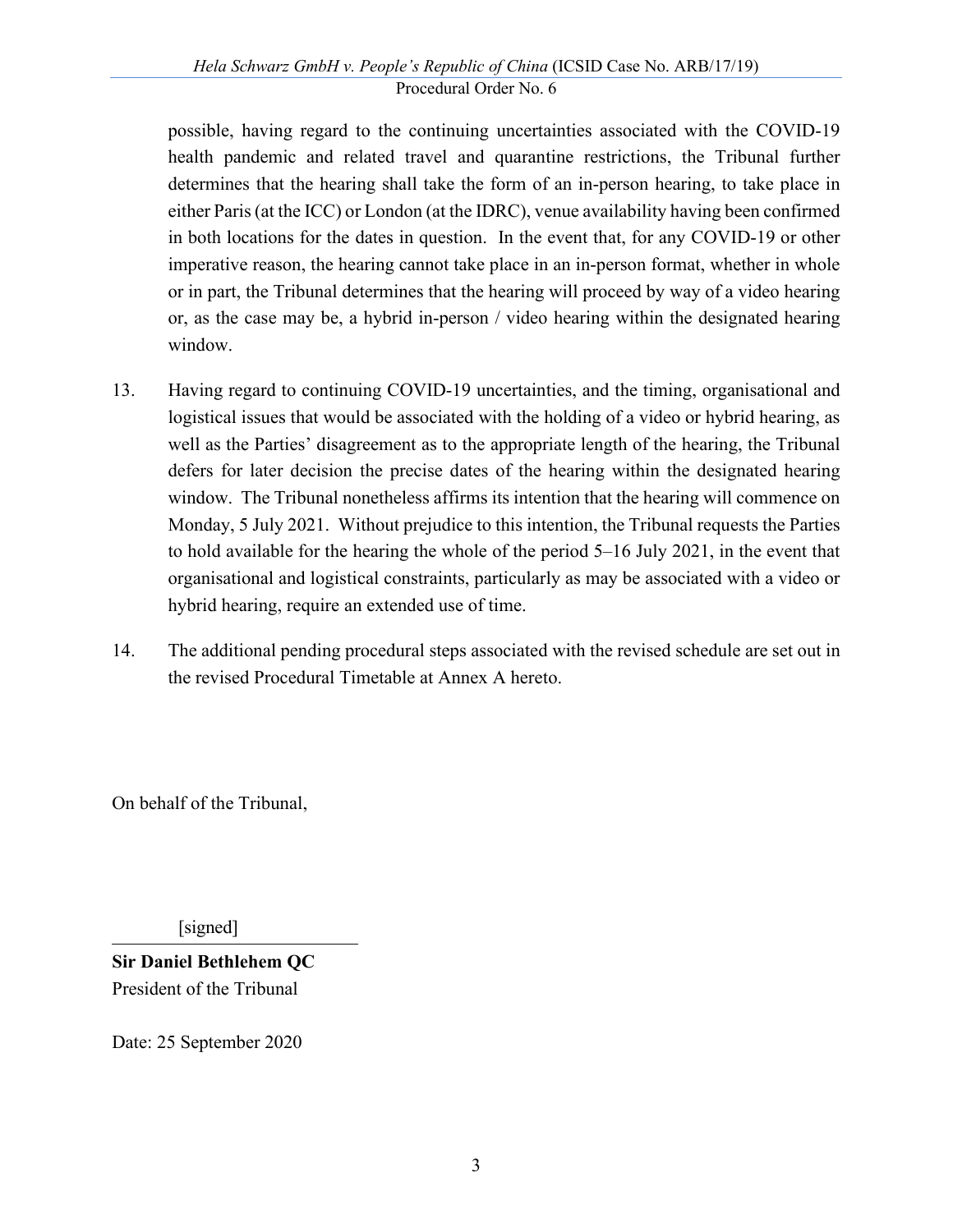Procedural Order No. 6

# **ANNEX**

# **REVISED PROCEDURAL TIMETABLE**

| Description                                                                                                                                                                                                                                                          | Party / Tribunal | Final date / period                                           |
|----------------------------------------------------------------------------------------------------------------------------------------------------------------------------------------------------------------------------------------------------------------------|------------------|---------------------------------------------------------------|
| Preliminary In-Person Hearing Feasibility<br>Assessment – submission of views                                                                                                                                                                                        | Parties          | 29 March 2021                                                 |
| Preliminary In-Person Hearing Feasibility<br>Assessment                                                                                                                                                                                                              | Tribunal         | 5 April 2021                                                  |
| Simultaneous submissions on the appropriate<br>length of the hearing (on in-person and video<br>scenarios), on the location of an in-person<br>hearing, and any other outstanding procedural<br>issues relating to the hearing requiring decision<br>by the Tribunal | Parties          | 12 April 2021                                                 |
| Decision on the length of the hearing (on in-<br>person and video scenarios), on the location of<br>an in-person hearing, and on any other<br>outstanding procedural issues relating to the<br>hearing requiring decision by the Tribunal                            | Tribunal         | 26 April 2021                                                 |
| Notification of Witnesses / Experts for Cross-<br>Examination                                                                                                                                                                                                        | Parties          | 10 May 2021<br>[8 weeks before hearing]                       |
| Further In-Person Hearing Feasibility<br>Assessment – submission of views                                                                                                                                                                                            | Parties          | 10 May 2021                                                   |
| Call of Witnesses / Experts not Called by the<br>Parties (if any)                                                                                                                                                                                                    | Tribunal         | 24 May 2021<br>[Within 2 weeks of Notification<br>by Parties] |